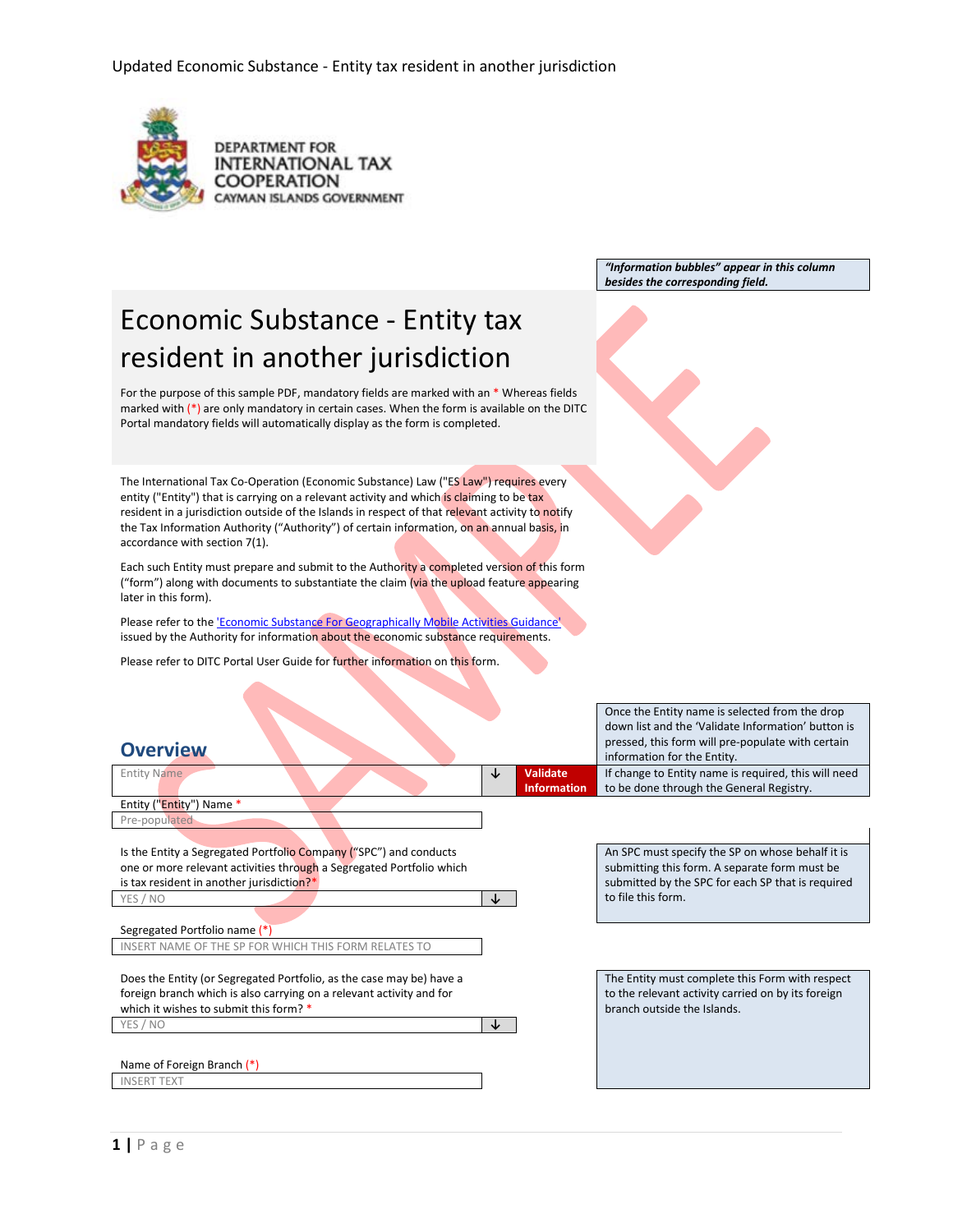Period End Date (for purposes of this form) \* YYYY-MM-DD

The first Period will be the first financial year commencing after the operative date of the ES Law. The Entity should refer to both the ES Law and The International Tax Co-Operation (Economic Substance)(Prescribed Dates) Regulations, 2018.

Period Start Date (i.e. start of financial year) \*

YYYY-MM-DD Period Days Pre-populated

Reporting Period Pre-populated

### Responsible Person

### IN: General registry Number

Holding Company Business Distribution and Service Centre Business Banking Business Fund Management Business Insurance Business Intellectual Property Business Headquarters Business Financing and Leasing Business Shipping Business None

Pre-populated from ESN with option to update/ correct

IRS GIIN (FATCA)

Pre-populated from ESN with option to update/ correct

CIMA licence / registration type and number Where the Entity indicated on its ESN that it has a Pre-populated from ESN with option to update/ correct

## **Entity Details**

Status

Pre-populated from General Registry

Date ceased to be active

Pre-populated from General Registry

**2 |** Page

Pre-populated from ESN The Responsible Person can only be changed by resubmitting the Economic Substance Notification via CAP. The Responsible Person may appoint secondary users on the DITC Portal.

Pre-populated from ESN **If change to GR number is required, this will need** to be done through General Registry.

Type Income: Relevant Activity \* The relevant activity is pre-populated to reflect the selection made on the ESN but can be amended here. If the Entity has more than one relevant activity which is claiming to be tax resident in a jurisdiction outside of the Islands then it must select each such relevant activity.

FI Number (CRS/FATCA) Where the Entity indicated on its ESN that it has an FI number but the number was not available at the time of filing the ESN, it will be required to complete here.

> Where the Entity indicated on its ESN that it has a GIIN but the number was not available at the time of filing the ESN, it will be required to complete here.

> CIMA number but the number was not available at the time of filing the ESN, it will be required to complete here.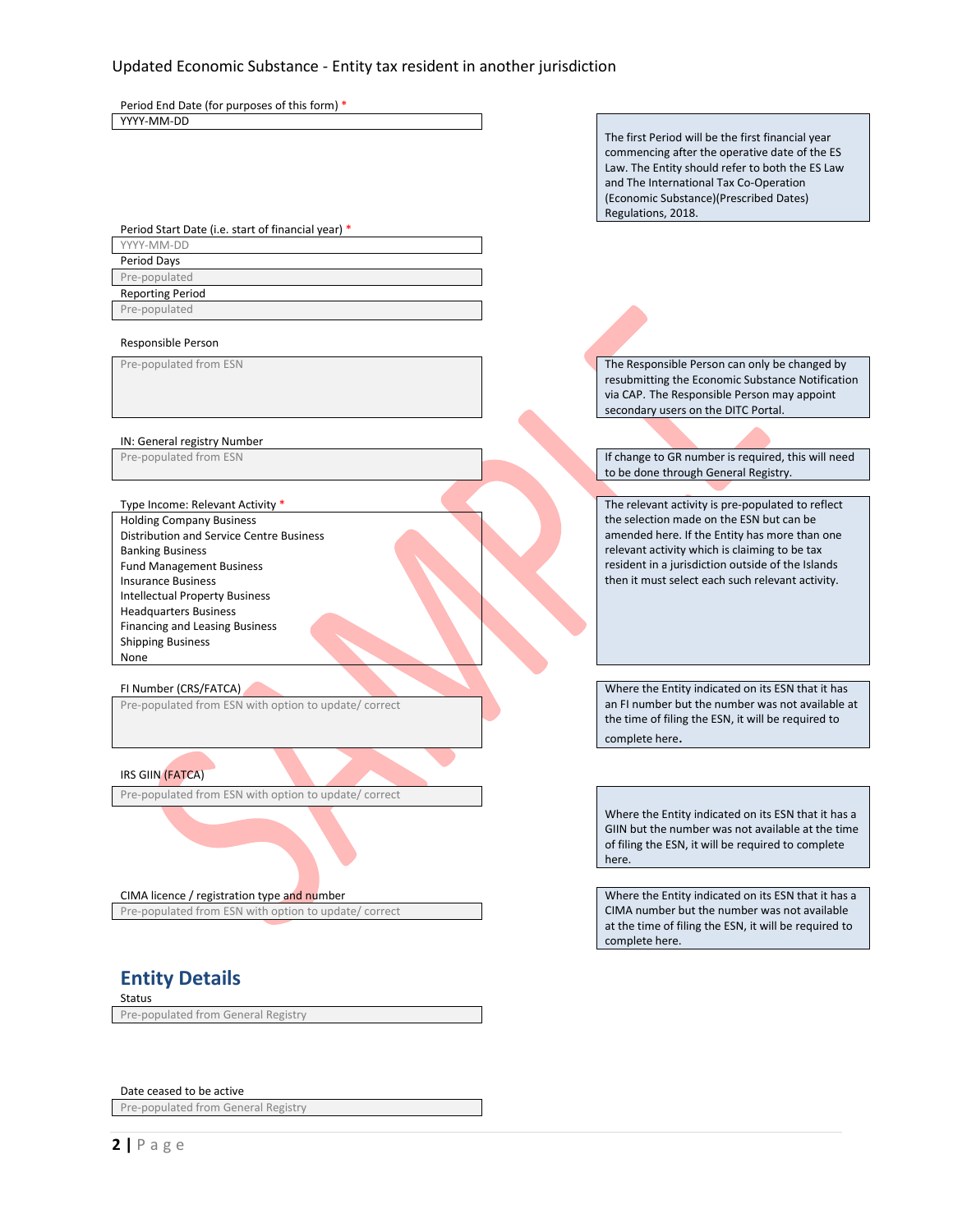| Is the Entity a constituent entity of an MNE Group for the purposes of |                                                                                                                                                                                                                                |
|------------------------------------------------------------------------|--------------------------------------------------------------------------------------------------------------------------------------------------------------------------------------------------------------------------------|
| the Country-by-Country reporting (CbCR) framework *                    |                                                                                                                                                                                                                                |
| Yes / No<br>↓                                                          |                                                                                                                                                                                                                                |
| Name Group: Name of MNE Group, if different from Entity name           |                                                                                                                                                                                                                                |
| TIN or Similar *                                                       |                                                                                                                                                                                                                                |
|                                                                        | This data element provides the tax identification<br>number (TIN) used by the tax administration of<br>the jurisdiction of claimed tax residence. If the<br>Entity does not have a TIN the value "NOTIN"<br>should be entered. |
| TIN issued by $(*)$                                                    |                                                                                                                                                                                                                                |
|                                                                        | This attribute describes the jurisdiction that issued<br>the TIN. It should be always provided, unless<br>NOTIN is entered in the TIN element.                                                                                 |
| Jurisdiction of Tax Residence *                                        |                                                                                                                                                                                                                                |
| ↓                                                                      | This is the jurisdiction of claimed tax residence.                                                                                                                                                                             |
| Legal Address Type *                                                   |                                                                                                                                                                                                                                |
| <b>Residential or Business</b><br>Residential                          | Provide address in country of tax residence or if<br>none, provide Cayman address                                                                                                                                              |
| <b>Business</b>                                                        |                                                                                                                                                                                                                                |
| Registered Office                                                      |                                                                                                                                                                                                                                |
| Unknown                                                                |                                                                                                                                                                                                                                |
| Country Code *                                                         | Country code selected should be the country the<br>address relates to.                                                                                                                                                         |
| <b>Street</b>                                                          |                                                                                                                                                                                                                                |
| <b>Building Identifier</b>                                             |                                                                                                                                                                                                                                |
| Suite Identifier                                                       |                                                                                                                                                                                                                                |
| Floor Identifier                                                       |                                                                                                                                                                                                                                |
| <b>District Name</b>                                                   |                                                                                                                                                                                                                                |
| Post Office Box                                                        |                                                                                                                                                                                                                                |
|                                                                        |                                                                                                                                                                                                                                |
| Post Code                                                              |                                                                                                                                                                                                                                |
| City $*$                                                               |                                                                                                                                                                                                                                |
|                                                                        |                                                                                                                                                                                                                                |
| <b>Country Subentity</b>                                               |                                                                                                                                                                                                                                |
|                                                                        | For example; province or state.                                                                                                                                                                                                |
| <b>Address Free</b>                                                    | Address Free allows the input of address<br>information in free text. It should only be used in                                                                                                                                |
|                                                                        | exceptional circumstances when it is impossible to<br>provide the address in the fixed format.                                                                                                                                 |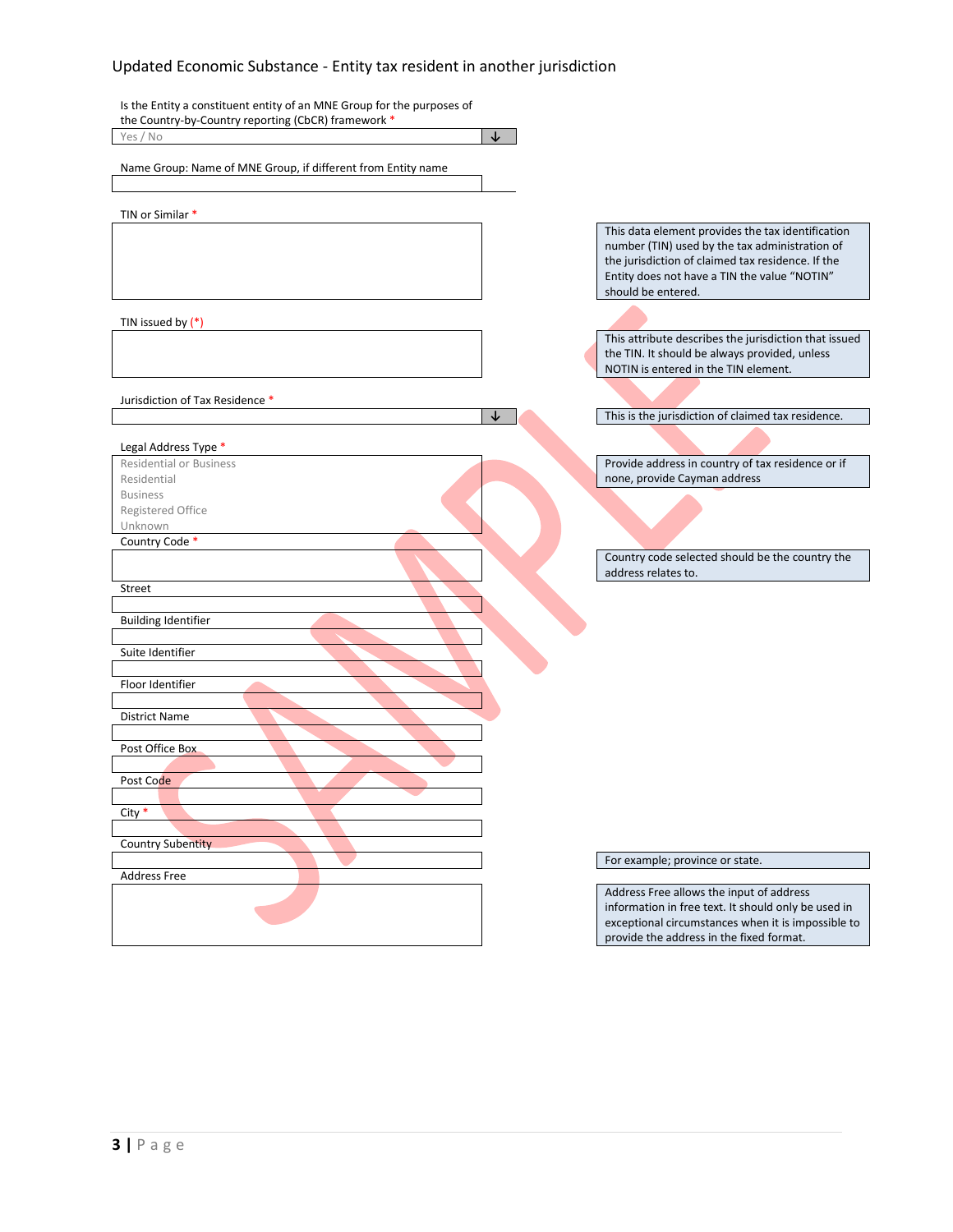| <b>Immediate Parent Details:</b>                         |                | Immediate Parent is defined in the Schedule to<br>the ES Law. All fields relating to an Immediate<br>Parent must be completed for each one. |
|----------------------------------------------------------|----------------|---------------------------------------------------------------------------------------------------------------------------------------------|
|                                                          | <b>ADD</b>     | Use "ADD" button for each Immediate Parent.                                                                                                 |
| How many Immediate Parents does the Entity Have? *       | <b>UNKNOWN</b> | This information is required under the ES Law. If                                                                                           |
|                                                          |                | "UNKNOWN" is selected please provide                                                                                                        |
|                                                          |                | explanation in "Other" section below.                                                                                                       |
|                                                          | <b>NONE</b>    | Entity does not have an Immediate Parent.                                                                                                   |
|                                                          |                |                                                                                                                                             |
| Name of Entity *                                         |                |                                                                                                                                             |
|                                                          |                | May be a corporate or a non-corporate entity, for                                                                                           |
|                                                          |                | example a partnership.                                                                                                                      |
| TIN or Similar *                                         |                | This data element provides the tax identification                                                                                           |
|                                                          |                | number (TIN) used by the tax administration of                                                                                              |
|                                                          |                | the jurisdiction of tax residence of the immediate                                                                                          |
|                                                          |                | parent. If the immediate parent does not have a                                                                                             |
|                                                          |                | TIN the value "NOTIN" should be entered.                                                                                                    |
| TIN issued by $(*)$                                      |                |                                                                                                                                             |
|                                                          |                | This attribute describes the jurisdiction that issued                                                                                       |
|                                                          |                | the TIN. It should be always provided, unless                                                                                               |
|                                                          |                | NOTIN is entered in the TIN element.                                                                                                        |
| Jurisdiction of Tax Residence *                          |                |                                                                                                                                             |
|                                                          |                |                                                                                                                                             |
| Identification Number other than TIN *                   |                |                                                                                                                                             |
|                                                          |                | This data element can be provided (and repeated)                                                                                            |
|                                                          |                | if there are other identification numbers (INs)<br>available, such as a company registration number                                         |
|                                                          |                | or an Entity Identification Number (EIN). If that                                                                                           |
|                                                          |                | Entity does not have any other INs, the value                                                                                               |
|                                                          |                | "NONE" should be entered.                                                                                                                   |
| Type of Identification Number (*)                        |                |                                                                                                                                             |
|                                                          |                |                                                                                                                                             |
| Jurisdiction that issued other Identification Number (*) |                |                                                                                                                                             |
|                                                          |                |                                                                                                                                             |
| Legal Address Type *                                     |                |                                                                                                                                             |
| <b>Residential or Business</b><br>↓                      |                |                                                                                                                                             |
| Residential                                              |                |                                                                                                                                             |
| <b>Business</b><br>Registered Office                     |                |                                                                                                                                             |
| Unknown                                                  |                |                                                                                                                                             |
| Country Code *                                           |                |                                                                                                                                             |
| ↓                                                        |                | Country code selected should be the country the                                                                                             |
|                                                          |                | address relates to.                                                                                                                         |
| street                                                   |                |                                                                                                                                             |
|                                                          |                |                                                                                                                                             |
| <b>Building Identifier</b>                               |                |                                                                                                                                             |
|                                                          |                |                                                                                                                                             |
| Suite Identifier                                         |                |                                                                                                                                             |
| Floor Identifier                                         |                |                                                                                                                                             |
|                                                          |                |                                                                                                                                             |
| District Name                                            |                |                                                                                                                                             |
|                                                          |                |                                                                                                                                             |
| Post Office Box                                          |                |                                                                                                                                             |
|                                                          |                |                                                                                                                                             |
| Post Code                                                |                |                                                                                                                                             |
|                                                          |                |                                                                                                                                             |
| City $*$                                                 |                |                                                                                                                                             |
|                                                          |                |                                                                                                                                             |
| <b>Country Subentity</b>                                 |                |                                                                                                                                             |
|                                                          |                | For example; province or state.                                                                                                             |
| <b>Address Free</b>                                      |                | Address Free allows input of address information                                                                                            |
|                                                          |                | in free text. It should only be used in exceptional                                                                                         |
|                                                          |                |                                                                                                                                             |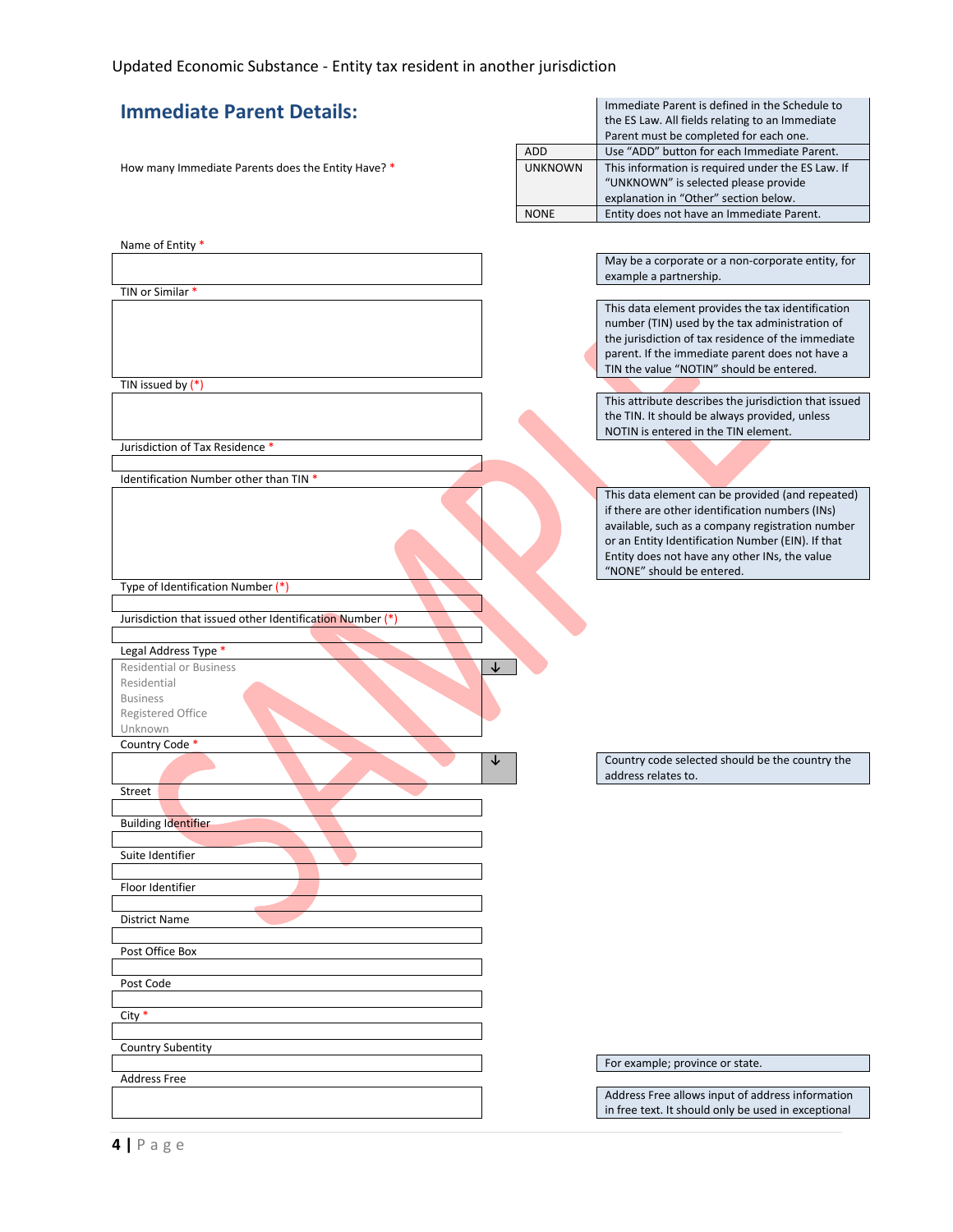|                                                          |         | circumstances when it is impossible to provide the<br>address in the fixed format.                                                                                                                                                                                                        |
|----------------------------------------------------------|---------|-------------------------------------------------------------------------------------------------------------------------------------------------------------------------------------------------------------------------------------------------------------------------------------------|
|                                                          |         |                                                                                                                                                                                                                                                                                           |
| <b>Ultimate Parent Details:</b>                          | ES Law. | Ultimate Parent is defined in the Schedule to the                                                                                                                                                                                                                                         |
| Does the Entity have an Ultimate Parent? *               |         |                                                                                                                                                                                                                                                                                           |
| Yes<br>No<br>Unknown                                     |         | This information is required under the ES Law. If<br>"UNKNOWN" is selected please provide<br>explanation in "Other" section below.                                                                                                                                                        |
| Name of entity *                                         |         |                                                                                                                                                                                                                                                                                           |
|                                                          |         | May be a corporate or a non-corporate entity, for<br>example a partnership.                                                                                                                                                                                                               |
|                                                          |         |                                                                                                                                                                                                                                                                                           |
| TIN or Similar *                                         |         |                                                                                                                                                                                                                                                                                           |
|                                                          |         | This data element provides the tax identification<br>number (TIN) used by the tax administration of<br>the jurisdiction of tax residence of the ultimate<br>parent. If the ultimate parent does not have a TIN<br>the value "NOTIN" should be entered.                                    |
| TIN issued by $(*)$                                      |         | This attribute describes the jurisdiction that issued                                                                                                                                                                                                                                     |
|                                                          |         | the TIN. It should be always provided, unless<br>NOTIN is entered in the TIN element.                                                                                                                                                                                                     |
| Jurisdiction of tax residence *                          |         |                                                                                                                                                                                                                                                                                           |
| Identification Number other than TIN *                   |         |                                                                                                                                                                                                                                                                                           |
|                                                          |         | This data element can be provided (and repeated)<br>if there are other identification numbers (INs)<br>available, such as a company registration number<br>or an Entity Identification Number (EIN). If the<br>Entity does not have any other INs, the value<br>"NONE" should be entered. |
| Jurisdiction that issued other identification number (*) |         |                                                                                                                                                                                                                                                                                           |
| Legal Address Type *                                     |         |                                                                                                                                                                                                                                                                                           |
| <b>Residential or Business</b><br>Residential            |         |                                                                                                                                                                                                                                                                                           |
| <b>Business</b>                                          |         |                                                                                                                                                                                                                                                                                           |
| Registered office<br>Unknown,                            |         |                                                                                                                                                                                                                                                                                           |
| Country Code *                                           |         |                                                                                                                                                                                                                                                                                           |
|                                                          |         | Country code selected should be the country the<br>address relates to.                                                                                                                                                                                                                    |
| Street                                                   |         |                                                                                                                                                                                                                                                                                           |
| <b>Building Identifier</b>                               |         |                                                                                                                                                                                                                                                                                           |
| Suite Identifier                                         |         |                                                                                                                                                                                                                                                                                           |
| Floor Identifier                                         |         |                                                                                                                                                                                                                                                                                           |
| District Name                                            |         |                                                                                                                                                                                                                                                                                           |
|                                                          |         |                                                                                                                                                                                                                                                                                           |
| Post Office Box                                          |         |                                                                                                                                                                                                                                                                                           |
| Post Code                                                |         |                                                                                                                                                                                                                                                                                           |
| $City *$                                                 |         |                                                                                                                                                                                                                                                                                           |
| <b>Country Subentity</b>                                 |         |                                                                                                                                                                                                                                                                                           |
|                                                          |         | For example; province or state.                                                                                                                                                                                                                                                           |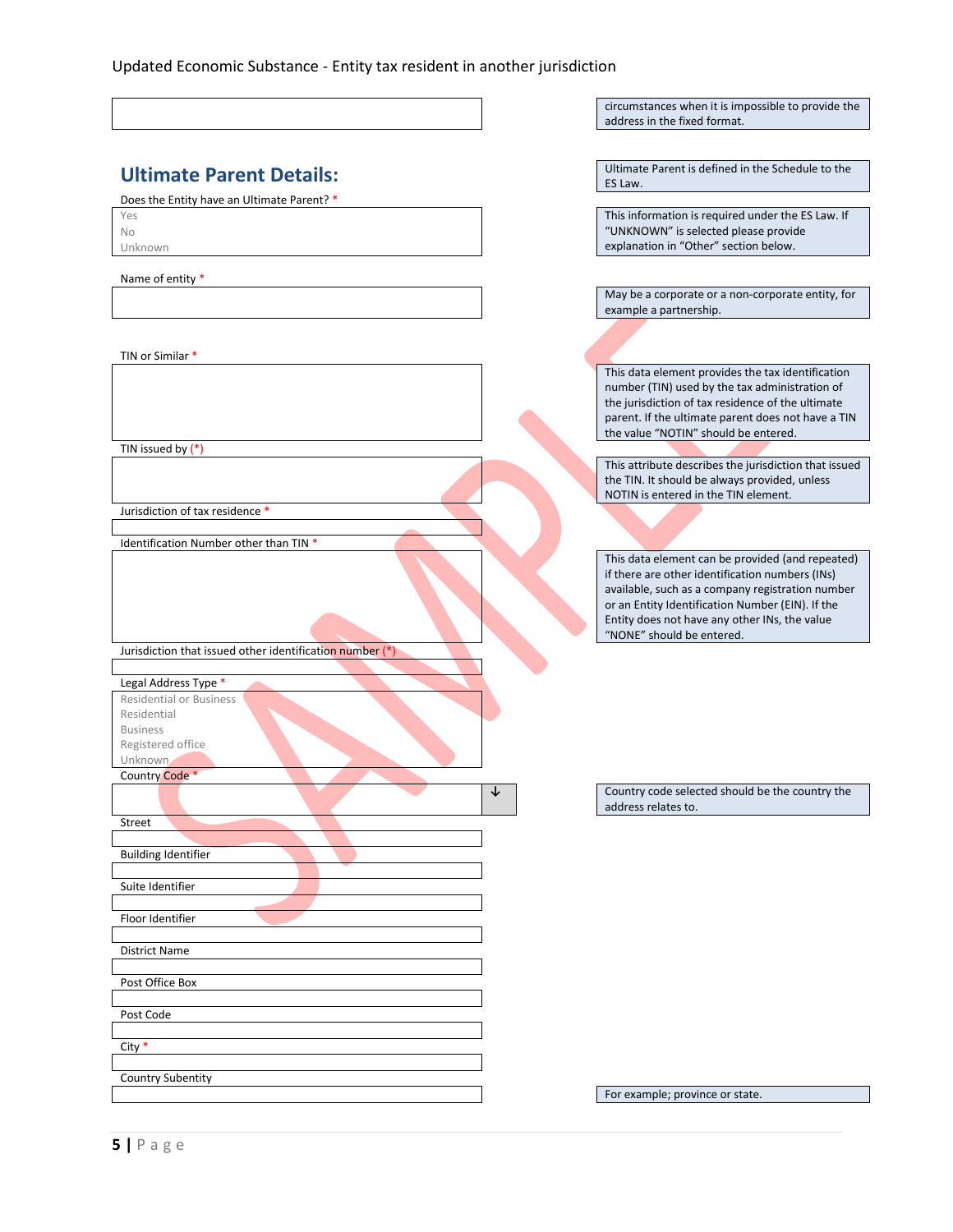Address Free

Address Free allows input of address information in free text. It should only be used in exceptional circumstances when it is impossible to provide the address in the fixed format.

Ultimate Beneficial Owner is defined in the

Schedule to the ES Law.

# **Ultimate Beneficial Owners (UBO) Details**<br>How many U

| How many Ultimate Beneficial Owners (UBO) does the Entity have?*                    | <b>ADD</b>     | All fields relating to an UBO must be completed<br>for each one.                      |
|-------------------------------------------------------------------------------------|----------------|---------------------------------------------------------------------------------------|
| Last Name of UBO*                                                                   | <b>UNKNOWN</b> | This information is required under the ES Law. If                                     |
|                                                                                     |                | "UNKNOWN" is selected please provide                                                  |
|                                                                                     |                | explanation in "Other" section below.                                                 |
|                                                                                     |                |                                                                                       |
| First Name of UBO*                                                                  |                |                                                                                       |
|                                                                                     |                |                                                                                       |
|                                                                                     |                |                                                                                       |
| TIN or Similar *                                                                    |                |                                                                                       |
|                                                                                     |                | This data element provides the tax identification                                     |
|                                                                                     |                | number (TIN) used by the tax administration of                                        |
|                                                                                     |                | the jurisdiction of tax residence of the UBO. If the                                  |
|                                                                                     |                | UBO does not have a TIN, the value "NOTIN"                                            |
|                                                                                     |                | should be entered.                                                                    |
| TIN issued by $(*)$                                                                 |                |                                                                                       |
|                                                                                     |                | This attribute describes the jurisdiction that issued                                 |
|                                                                                     |                | the TIN. It should be always provided, unless<br>NOTIN is entered in the TIN element. |
| Jurisdiction of tax residence *                                                     |                |                                                                                       |
|                                                                                     |                |                                                                                       |
| UBO Type: Type of ultimate beneficial ownership interest the UBO                    |                |                                                                                       |
| has with the Entity *                                                               |                |                                                                                       |
| Legal Person - Ownership                                                            | $\downarrow$   |                                                                                       |
| Legal Person - Other Means                                                          |                |                                                                                       |
| Legal Person - Senior Managing Official                                             |                |                                                                                       |
| Legal Arrangement - Trust - Settlor                                                 |                |                                                                                       |
| Legal Arrangement - Trust - Trustee                                                 |                |                                                                                       |
| Legal Arrangement - Trust - Protector                                               |                |                                                                                       |
| Legal Arrangement - Trust - Beneficiary                                             |                |                                                                                       |
| Legal Arrangement - Trust - Other<br>Legal Arrangement - Other - Settlor-Equivalent |                |                                                                                       |
| Legal Arrangement - Other - Trustee-Equivalent                                      |                |                                                                                       |
| Legal Arrangement - Other - Protector-Equivalent                                    |                |                                                                                       |
| Legal Arrangement - Other - Beneficiary-Equivalent                                  |                |                                                                                       |
| Legal Arrangement - Other - Other-Equivalent                                        |                |                                                                                       |
| Legal Address Type *                                                                |                |                                                                                       |
| <b>Residential or Business</b>                                                      | ↓              |                                                                                       |
| Residential                                                                         |                |                                                                                       |
| <b>Business</b>                                                                     |                |                                                                                       |
| Registered Office                                                                   |                |                                                                                       |
| Unknown                                                                             |                |                                                                                       |
| Country Code                                                                        |                |                                                                                       |
|                                                                                     | ↓              | Country code selected should be the country the<br>address relates to.                |
| Street                                                                              |                |                                                                                       |
|                                                                                     |                |                                                                                       |
| <b>Building Identifier</b>                                                          |                |                                                                                       |
|                                                                                     |                |                                                                                       |
| Suite Identifier                                                                    |                |                                                                                       |
|                                                                                     |                |                                                                                       |
| Floor Identifier                                                                    |                |                                                                                       |
| <b>District Name</b>                                                                |                |                                                                                       |
|                                                                                     |                |                                                                                       |